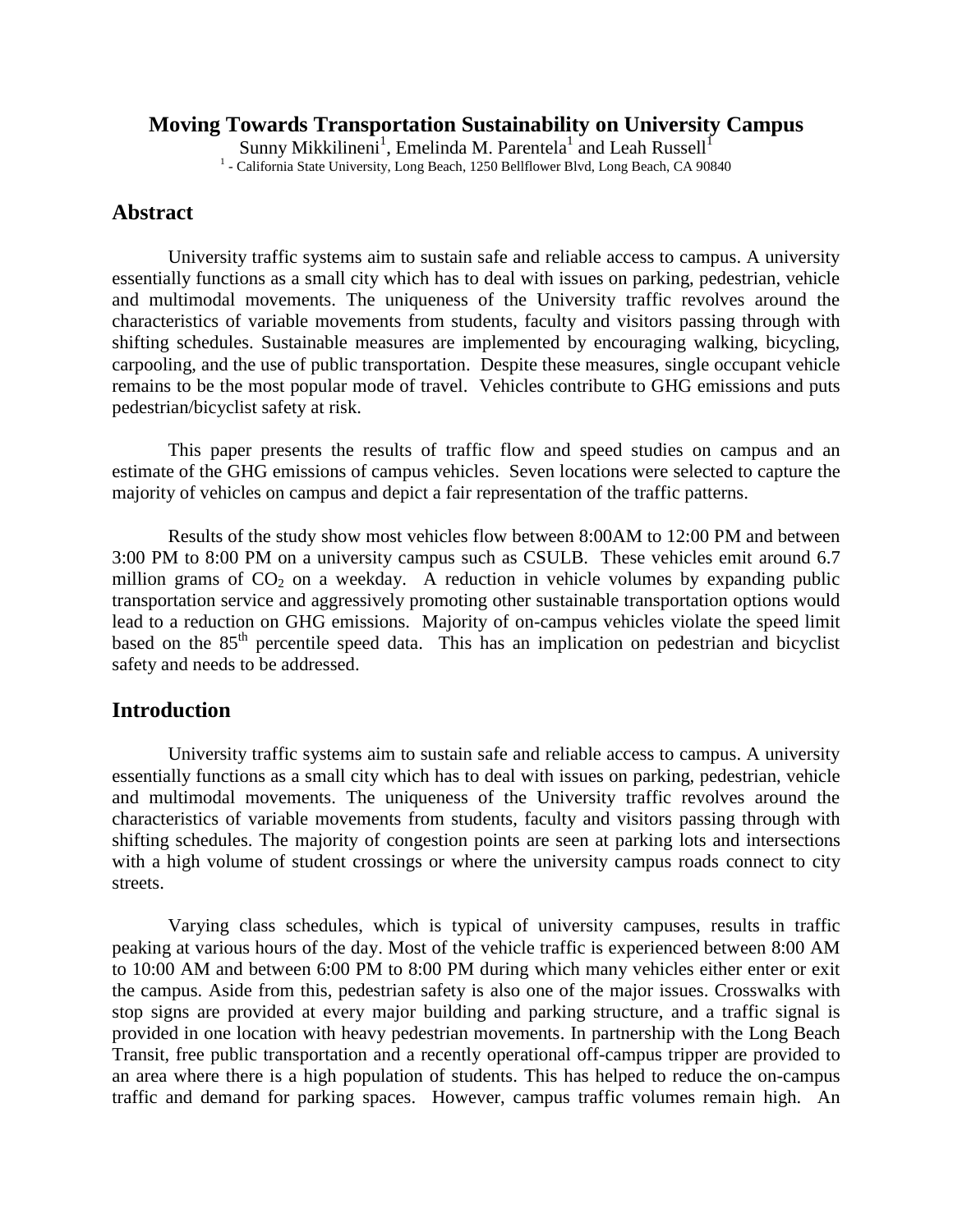increase in enrollments has a direct impact on the increase in vehicular traffic ultimately leading to an increase in emission of greenhouse gases. Carbon dioxide is the major component that affects the environment.

The main purpose of this paper is to present the results of traffic flow and speed studies on campus and an estimate of the GHG emissions of campus vehicles. As the number of motor vehicles increase, there is a subsequent increase in the emission of greenhouse gases on campus. These emission rates are at its highest level during peak hours resulting in an adverse effect on campus environment. The result could lead to an escalation in climate temperature.

### **Literature Review**

The uniqueness of the University traffic model revolves around the characteristics of variable movements from students, faculty and visitors passing through with shifting schedules. Olio et al. (2014) performed a survey on university pedestrians based on their travel patterns and choices. Their study showed that income affects bus fee concerns. Middle class people were more concerned with bus fare prices than any other income level. It was also discovered that people believe the cost to park was worse than bus fare or using the bicycle systems. Furthermore it was found that the choice to ride a bicycle was most influenced by the travel time of buses. They suggested that the community commit to adding safe bicycle routes in more areas to decrease the amount of bus riders while decreasing the travel time of the most sustainable option, cycling.

Balsas (2013) looked into the mobility plan of eight pre-selected universities in the United States who claim to be bicycle and pedestrian friendly. He found that the vehicle trends reflect those found in society and concluded that planning an area receptive to vehicle traffic can be extremely expensive and can severely affect air quality. Cities where the largest employer is the local university causes a large transportation demand that can lean more toward vehicles or pedestrian and bicycle friendly plans if the effort is made.

## **Methodology**

Seven locations around California State University, Long Beach (CSULB) campus were identified for traffic flow and speed observations as shown on Figure 1. In Fall 2015, twentyfour hour data were recorded at each location using a radar recorder mounted at strategic positions. The data were downloaded from the radar recorder and processed using a special software. Two types of analysis were performed in this study. Level of Service (LOS) analysis was done using Synchro software by Trafficware. Green House Gas (GHG) emissions calculations were based on 2010 Environmental Protection Agency (EPA) standards for 2012- 2016 vehicles.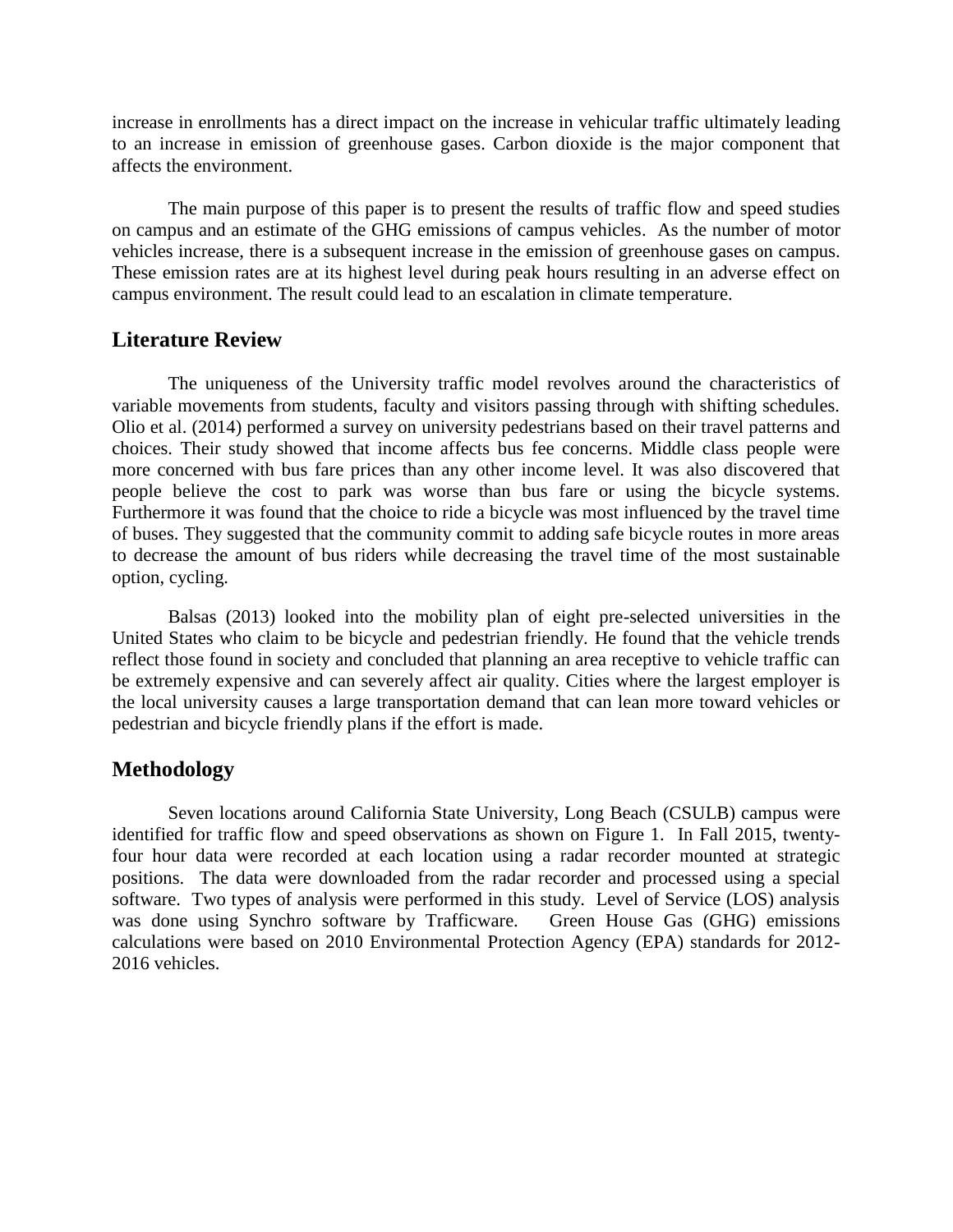

Figure 1. Location of Data Collection

# **Traffic Volume**

Table 1 shows a summary of traffic volumes during the morning and afternoon peak periods. Traffic builds up from 8:00 AM to 12:00 PM and from 3:00 PM to 8:00 PM. Two streets, Beach Drive and Merriam Way showed the highest volumes.

|                 |                               |                    | <b>AM Peak</b> |                   | <b>PM Peak</b> |
|-----------------|-------------------------------|--------------------|----------------|-------------------|----------------|
| ID              | <b>Location</b>               | <b>Peak</b><br>AM  | Hour           | <b>PM</b><br>Peak | Hour           |
|                 |                               | <b>Period</b>      | <b>Volume</b>  | <b>Period</b>     | <b>Volume</b>  |
| -1              | <b>State University Drive</b> | $8:00 - 10:00$     | 881            | $6:00 - 8:00$     | 837            |
| 2               | <b>East Campus Drive</b>      | $8:00 - 10:00$     | 792            | $5:00 - 7:00$     | 959            |
| $\overline{3}$  | <b>West Campus Drive</b>      | $10:00 - 12:00$ PM | 295            | $3:00 - 5:00$     | 524            |
| $\overline{4}$  | <b>Beach Drive</b>            | $8:00 - 10:00$     | 1354           | $6:00 - 8:00$     | 1404           |
| $5\overline{)}$ | Earl Warren Drive             | $10:00 - 12:00$ PM | 295            | $4:00 - 6:00$     | 479            |
| 6               | Merriam Way                   | $10:00 - 12:00$ PM | 1057           | $6:00 - 8:00$     | 1168           |
| $\overline{7}$  | Deukmejian Way                | $9:00 - 11:00$     | 402            | $4:00 - 6:00$     | 509            |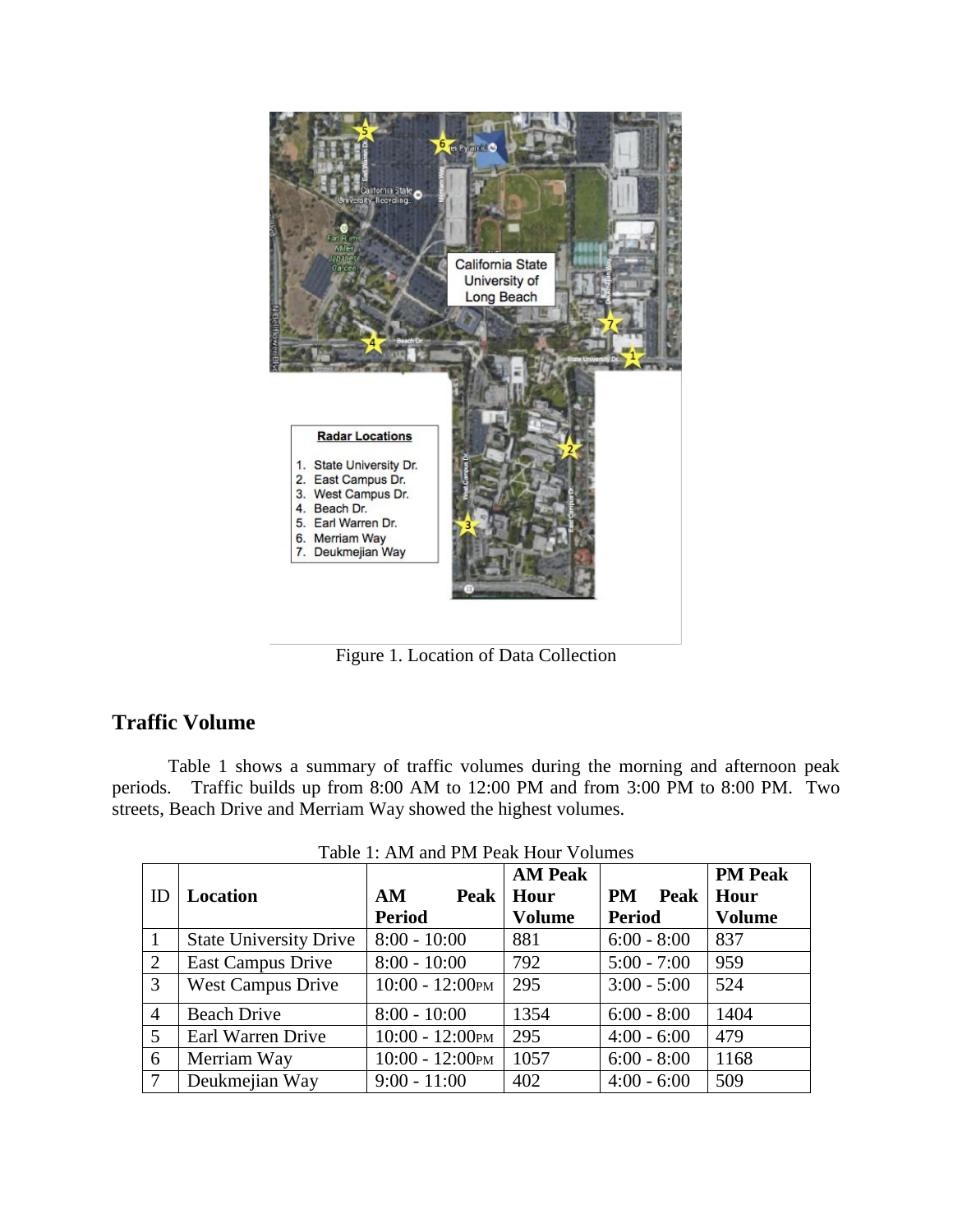Synchro analysis was done using the volume data collected at each point. Left turn and right turn vehicle volumes were determined by equalizing the volumes on adjacent sections. This analysis was done only for peak hour volume data between 5:30pm and 6:30pm. Table 2 shows the Level of Service (LOS) and Intersection Capacity Utilization (ICU). Merriam Way and Beach Drive intersection is the critical intersection. While the current level of service is C and ICU factor is 88.5%, future increase in traffic may be challenging.

| <b>Intersection</b>                       | <b>LOS</b> | <b>ICU</b> |
|-------------------------------------------|------------|------------|
| Beach Drive and Earl Warren Drive         | B          | 70.6%      |
| Beach Drive and Merriam Way               |            | 88.5%      |
| Beach Drive and West Campus Drive         | B          | 58.3%      |
| State University Drive and Deukmejian Way | A          | 40.3%      |

Table 2. LOS and ICU at Various Locations

# **Speed**

.

The university campus almost constantly has pedestrians walking around and their safety should be a priority. Speeding vehicles are not acceptable and need to be mitigated. A collection of vehicle volumes and speeds at seven different locations on campus were taken in order to focus on the high-risk areas that compromise safety. Results of the speed observation are summarized in Table 3.

| ID             | Location                         | Number of<br>lanes<br>(both<br>directions) | <b>Segment</b><br>Length<br>(mi) | <b>Speed</b><br>Limit<br>(mph) | 85 <sup>th</sup><br><b>Percentile</b><br><b>Speed</b><br>(mph) | $50^{\text{th}}$<br><b>Percentile</b><br><b>Speed</b><br>(mph) |
|----------------|----------------------------------|--------------------------------------------|----------------------------------|--------------------------------|----------------------------------------------------------------|----------------------------------------------------------------|
| $\mathbf{1}$   | <b>State University</b><br>Drive | 2                                          | 0.2                              | 15                             | 24                                                             | 18                                                             |
| 2              | <b>East Campus Drive</b>         | $\overline{2}$                             | 0.4                              | 25                             | 28                                                             | 24                                                             |
| 3              | <b>West Campus Drive</b>         | 2                                          | 0.4                              | 25                             | 22                                                             | 19                                                             |
| $\overline{4}$ | <b>Beach Drive</b>               | 4                                          | 0.4                              | 15                             | 28                                                             | 24                                                             |
| 5              | Earl Warren Drive                | 2                                          | 0.5                              | 25                             | 23                                                             | 18                                                             |
| 6              | Merriam Way                      | 5                                          | 0.5                              | 15                             | 26                                                             | 22                                                             |
|                |                                  | $(2 \text{ NB}, 3 \text{ SB})$             |                                  |                                |                                                                |                                                                |
|                | Deukmejian Way                   | 2                                          | 0.3                              | 15                             | 17                                                             | 13                                                             |

Table 3. Vehicle Speeds at Various Locations

Speed limits on campus are either 15 mph or 25 mph. It is noted that most of the  $85<sup>th</sup>$ percentile speeds found are above the speed limit, except for two locations West Campus Drive and Earl Warren Drive. State University Drive, Beach Drive and Merriam Way have 85th percentile speeds well above the speed limit. Typically speeds tend to decrease with an increase in volume. However, these two streets have the highest recorded traffic volumes.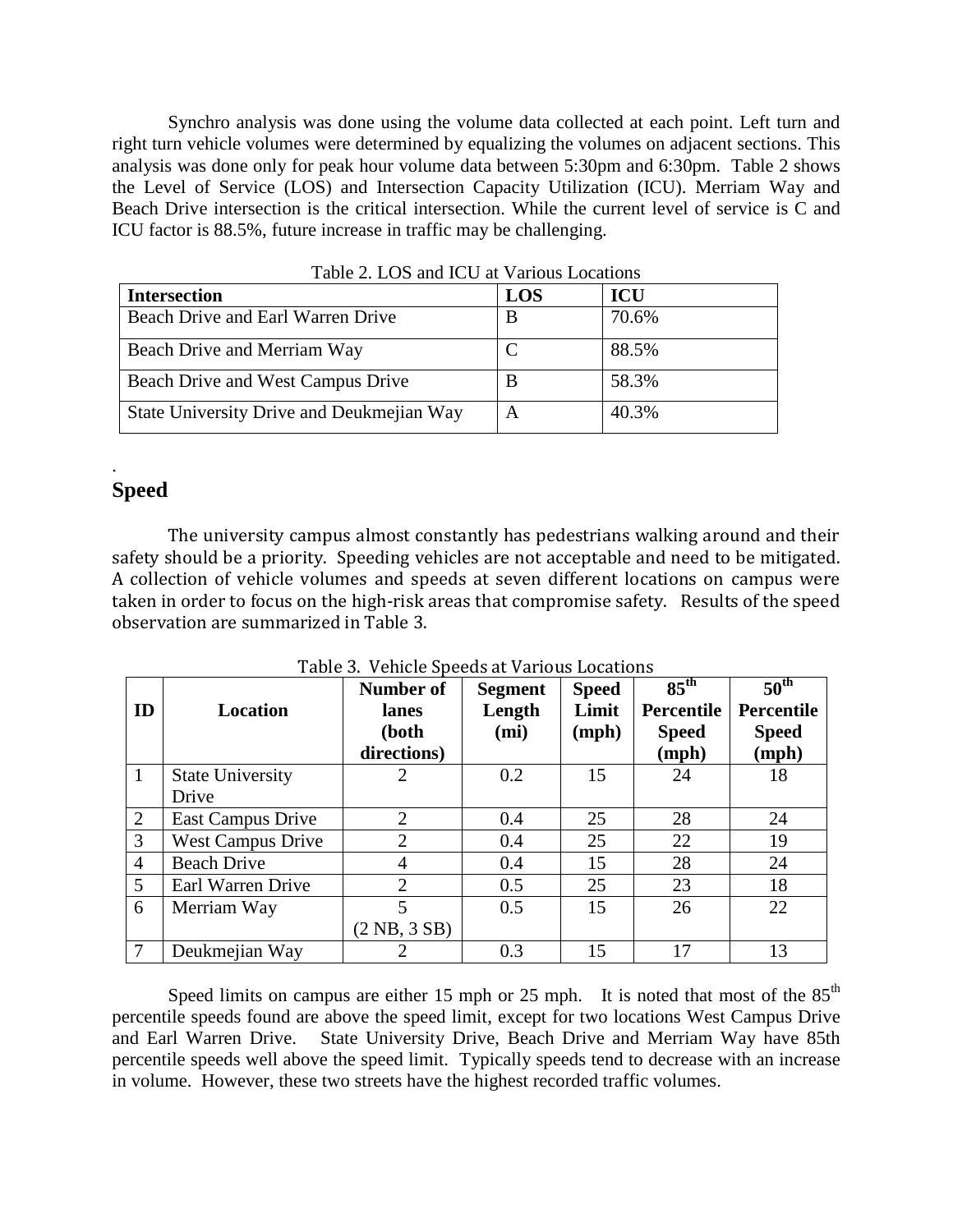Beach Drive runs parallel to the campus dormitories creating many pedestrian activities. There are three cross walks on this length and all are used by students or faculty walking to and from their personal vehicles or to their dorm room. Merriam Way by the CSULB Pyramid provides direct access to the largest parking structure on campus. State University Drive while it facilitates the fourth highest campus volume also deals with a great deal of speeding vehicles due to the lack of pedestrian activity. From observation, most pedestrians stay on the sidewalk and are protected by parked vehicles, creating the illusion of pedestrian safety which could influence drivers to drive at higher speeds. Speed calming measures should be implemented in order to maintain a safe and sustainable transportation on campus.

#### **Greenhouse Gas Emissions**

Carbon dioxide is a major Green House Gas (GHG) emitted from vehicles. These emissions are directly proportional to the volume of vehicles travelling at that time. Volume data collected by radar recorder was used for calculation of emissions. The calculation was based on EPA (2010) standard 411 grams of Carbon Dioxide ( $CO<sub>2</sub>$ ) emissions per mile on 2012-2016 vehicles with an average fuel consumption of 21.6 miles per gallon. Figure 2 shows total emissions on campus. The figure shows high emission levels exceeding 35 million grams occur between 10:00 AM to 12:00 PM and between 3:00 PM to 8:00 PM.



Figure 2: Total Emissions vs. Time

Based on our data, it is estimated that around  $602$  million grams of  $CO<sub>2</sub>$  is emitted per semester in CSULB campus. Daily emissions during week days are around 6.7 million grams. This number increases every semester with an increase in number of enrollments. A number of measures such as public transportation and carpooling which are already in place should be promoted more aggressively. According to the University study, around 67 percent of the campus population drove alone. The remaining 33 percent use sustainable modes of transportation such as public transit, carpooling, walking, bicycling, and others. GHG emissions may be reduced by further reducing the percentage of population who drove alone. Some strategic steps should be taken such as follows: